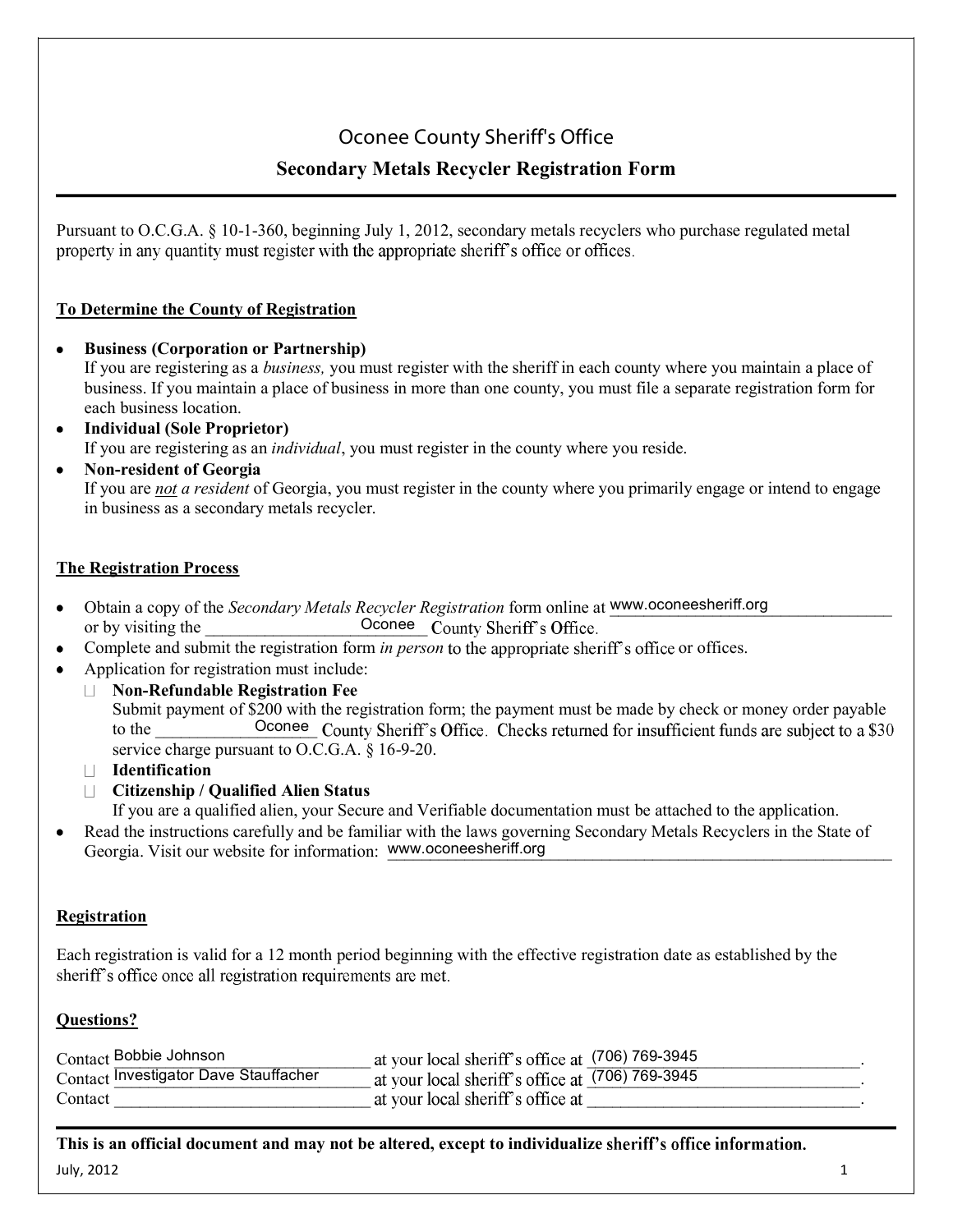# Oconee County Sheriff's Office

# **Secondary Metals Recycler Registration**

| <b>Full Name of Individual Registering</b><br>(Please print)<br>First<br>Middle<br>Last<br><b>Physical Address</b><br>Provide street address; include apartment number if applicable. (P.O. Box not acceptable; must be a physical street<br>address in Georgia where an individual can be located in-person for the company.)<br>City / State / Zip<br><b>Mailing Address</b><br>If different from above, provide street address; include apartment number if applicable; or, provide P.O. Box.<br>City / State / Zip<br><b>Contact Information</b><br>Email<br>Day Telephone Number<br>Evening Telephone Number<br>Cell Number<br>If the on-site manager is different from the above, complete the following information for the person who is currently<br>the active on-site manager of the business.<br><b>Name of the On-Site Managing Agent</b><br>(Please print) First<br>Middle<br>Last<br><b>Physical Address</b><br>Provide your street address; include apartment number if applicable. (P.O. Box not acceptable.)<br>City / State / Zip<br><b>Contact Information</b><br>Email<br>Evening Telephone Number<br>Cell Number<br>Day Telephone Number<br>Attach registration fee: \$200 (Non-refundable.) The fee for checks returned due to non-sufficient funds is \$30.00.<br>Provide a copy of your identification. | <b>Name of Corporation or Partnership (if</b> | applicable) and the contract of the contract of the contract of the contract of the contract of the contract of the contract of the contract of the contract of the contract of the contract of the contract of the contract o |  |  |
|----------------------------------------------------------------------------------------------------------------------------------------------------------------------------------------------------------------------------------------------------------------------------------------------------------------------------------------------------------------------------------------------------------------------------------------------------------------------------------------------------------------------------------------------------------------------------------------------------------------------------------------------------------------------------------------------------------------------------------------------------------------------------------------------------------------------------------------------------------------------------------------------------------------------------------------------------------------------------------------------------------------------------------------------------------------------------------------------------------------------------------------------------------------------------------------------------------------------------------------------------------------------------------------------------------------------------------|-----------------------------------------------|--------------------------------------------------------------------------------------------------------------------------------------------------------------------------------------------------------------------------------|--|--|
|                                                                                                                                                                                                                                                                                                                                                                                                                                                                                                                                                                                                                                                                                                                                                                                                                                                                                                                                                                                                                                                                                                                                                                                                                                                                                                                                  |                                               |                                                                                                                                                                                                                                |  |  |
|                                                                                                                                                                                                                                                                                                                                                                                                                                                                                                                                                                                                                                                                                                                                                                                                                                                                                                                                                                                                                                                                                                                                                                                                                                                                                                                                  |                                               |                                                                                                                                                                                                                                |  |  |
|                                                                                                                                                                                                                                                                                                                                                                                                                                                                                                                                                                                                                                                                                                                                                                                                                                                                                                                                                                                                                                                                                                                                                                                                                                                                                                                                  |                                               |                                                                                                                                                                                                                                |  |  |
|                                                                                                                                                                                                                                                                                                                                                                                                                                                                                                                                                                                                                                                                                                                                                                                                                                                                                                                                                                                                                                                                                                                                                                                                                                                                                                                                  |                                               |                                                                                                                                                                                                                                |  |  |
|                                                                                                                                                                                                                                                                                                                                                                                                                                                                                                                                                                                                                                                                                                                                                                                                                                                                                                                                                                                                                                                                                                                                                                                                                                                                                                                                  |                                               |                                                                                                                                                                                                                                |  |  |
|                                                                                                                                                                                                                                                                                                                                                                                                                                                                                                                                                                                                                                                                                                                                                                                                                                                                                                                                                                                                                                                                                                                                                                                                                                                                                                                                  |                                               |                                                                                                                                                                                                                                |  |  |
|                                                                                                                                                                                                                                                                                                                                                                                                                                                                                                                                                                                                                                                                                                                                                                                                                                                                                                                                                                                                                                                                                                                                                                                                                                                                                                                                  |                                               |                                                                                                                                                                                                                                |  |  |
|                                                                                                                                                                                                                                                                                                                                                                                                                                                                                                                                                                                                                                                                                                                                                                                                                                                                                                                                                                                                                                                                                                                                                                                                                                                                                                                                  |                                               |                                                                                                                                                                                                                                |  |  |
|                                                                                                                                                                                                                                                                                                                                                                                                                                                                                                                                                                                                                                                                                                                                                                                                                                                                                                                                                                                                                                                                                                                                                                                                                                                                                                                                  |                                               |                                                                                                                                                                                                                                |  |  |
|                                                                                                                                                                                                                                                                                                                                                                                                                                                                                                                                                                                                                                                                                                                                                                                                                                                                                                                                                                                                                                                                                                                                                                                                                                                                                                                                  |                                               |                                                                                                                                                                                                                                |  |  |
|                                                                                                                                                                                                                                                                                                                                                                                                                                                                                                                                                                                                                                                                                                                                                                                                                                                                                                                                                                                                                                                                                                                                                                                                                                                                                                                                  |                                               |                                                                                                                                                                                                                                |  |  |
|                                                                                                                                                                                                                                                                                                                                                                                                                                                                                                                                                                                                                                                                                                                                                                                                                                                                                                                                                                                                                                                                                                                                                                                                                                                                                                                                  |                                               |                                                                                                                                                                                                                                |  |  |
|                                                                                                                                                                                                                                                                                                                                                                                                                                                                                                                                                                                                                                                                                                                                                                                                                                                                                                                                                                                                                                                                                                                                                                                                                                                                                                                                  |                                               |                                                                                                                                                                                                                                |  |  |
|                                                                                                                                                                                                                                                                                                                                                                                                                                                                                                                                                                                                                                                                                                                                                                                                                                                                                                                                                                                                                                                                                                                                                                                                                                                                                                                                  |                                               |                                                                                                                                                                                                                                |  |  |
|                                                                                                                                                                                                                                                                                                                                                                                                                                                                                                                                                                                                                                                                                                                                                                                                                                                                                                                                                                                                                                                                                                                                                                                                                                                                                                                                  |                                               |                                                                                                                                                                                                                                |  |  |
|                                                                                                                                                                                                                                                                                                                                                                                                                                                                                                                                                                                                                                                                                                                                                                                                                                                                                                                                                                                                                                                                                                                                                                                                                                                                                                                                  |                                               |                                                                                                                                                                                                                                |  |  |
|                                                                                                                                                                                                                                                                                                                                                                                                                                                                                                                                                                                                                                                                                                                                                                                                                                                                                                                                                                                                                                                                                                                                                                                                                                                                                                                                  |                                               |                                                                                                                                                                                                                                |  |  |
|                                                                                                                                                                                                                                                                                                                                                                                                                                                                                                                                                                                                                                                                                                                                                                                                                                                                                                                                                                                                                                                                                                                                                                                                                                                                                                                                  |                                               |                                                                                                                                                                                                                                |  |  |
|                                                                                                                                                                                                                                                                                                                                                                                                                                                                                                                                                                                                                                                                                                                                                                                                                                                                                                                                                                                                                                                                                                                                                                                                                                                                                                                                  |                                               |                                                                                                                                                                                                                                |  |  |
|                                                                                                                                                                                                                                                                                                                                                                                                                                                                                                                                                                                                                                                                                                                                                                                                                                                                                                                                                                                                                                                                                                                                                                                                                                                                                                                                  |                                               |                                                                                                                                                                                                                                |  |  |
|                                                                                                                                                                                                                                                                                                                                                                                                                                                                                                                                                                                                                                                                                                                                                                                                                                                                                                                                                                                                                                                                                                                                                                                                                                                                                                                                  |                                               |                                                                                                                                                                                                                                |  |  |